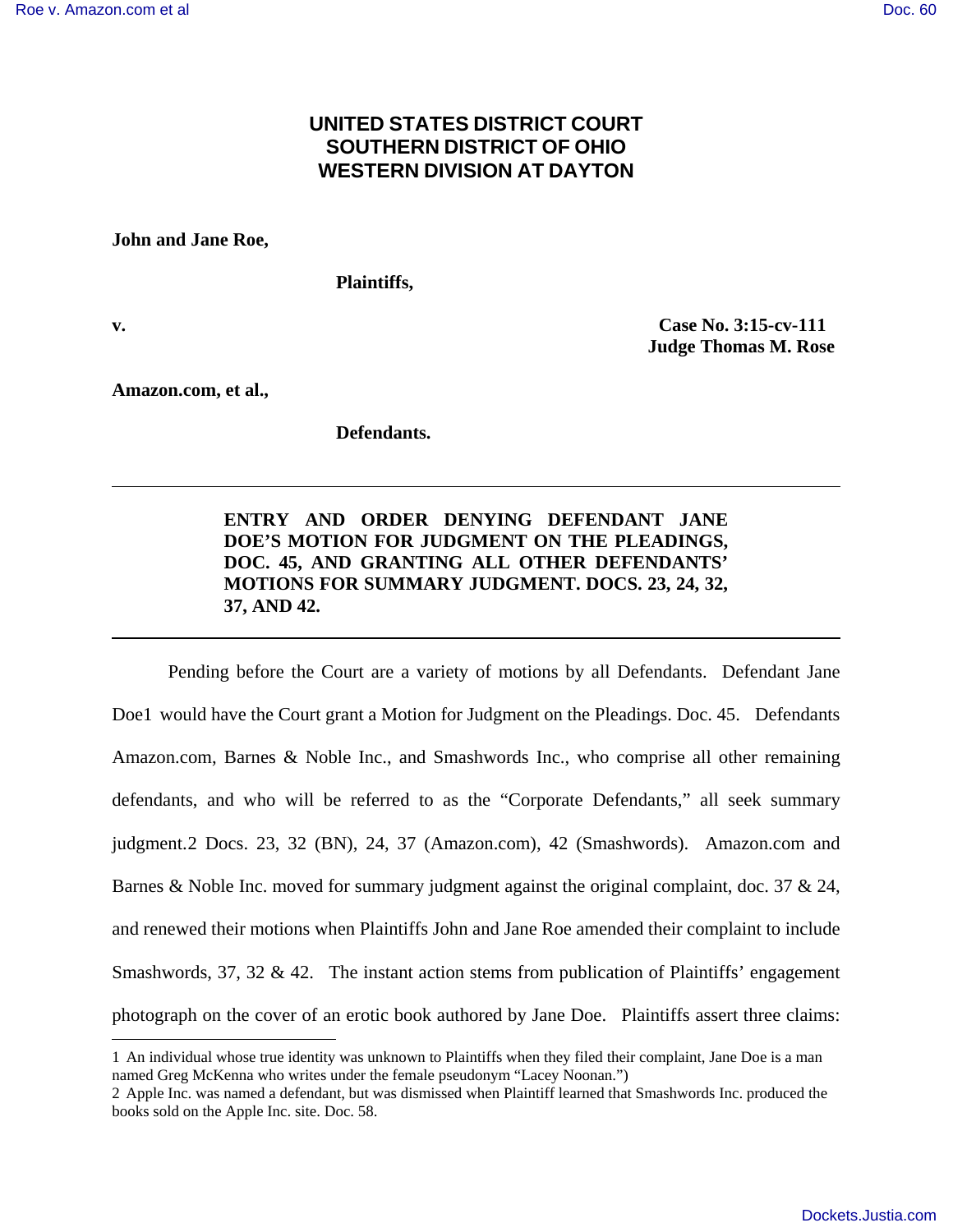wrongful appropriation of their persona for commercial purposes as made actionable under Ohio Revised Core § 2741, "invasion of privacy as that tort is recognized in the State of Ohio," and "tort liability for violation of *Restatement* (Second) of Torts 652." Liability against Jane Doe is sought on the theory that she authored the work in question. Liability is sought against all other defendants on the theory that they published Jane Doe's work.

#### **I. Background**

 $\overline{a}$ 

Plaintiffs allege that sometime in 2014 Defendant Jane Doe wrote a book entitled *A Gronking to Remember* and had it published by Defendants, Amazon.com, Inc., Barnes & Noble, Inc., Apple, Inc. and Smashwords3 (the "Corporate Defendants"). The Corporate Defendants offered the book for sale on their websites in both digital formats (e.g. Nook, Kindle, iBooks) as well as in paperback.

The cover of the book contains a photograph of Plaintiffs taken during their engagement prior to their wedding. Plaintiffs allege the photograph was appropriated by the Defendants for commercial gain with neither the permission of Plaintiffs nor the permission of any lawful copyright holder. Plaintiffs were not compensated for the use of their image on the cover of these books. Plaintiffs allege they did not place the photograph on the internet for expropriation as the color photograph on the cover of this book.

*A Gronking to Remember*, is alleged to be less than tasteful and to be offensive. Plaintiffs allege the use of their image has held them up to ridicule and embarrassment. Their connection to the book was aggravated when the book, with Plaintiffs' image on the cover, was shown in

<sup>3</sup> In the case at bar, Plaintiffs did not address Smashwords by name within the complaint. Plaintiffs agreed with all defense counsel (including Smashwords current counsel) before there was a ruling on the motion for leave to amend in order to obtain an agreement to the amendment to add Smashwords, a similarly situated corporate defendant. The amended complaint makes the same allegations against Smashwords, as a corporate defendant, as the allegations against the other corporate defendants.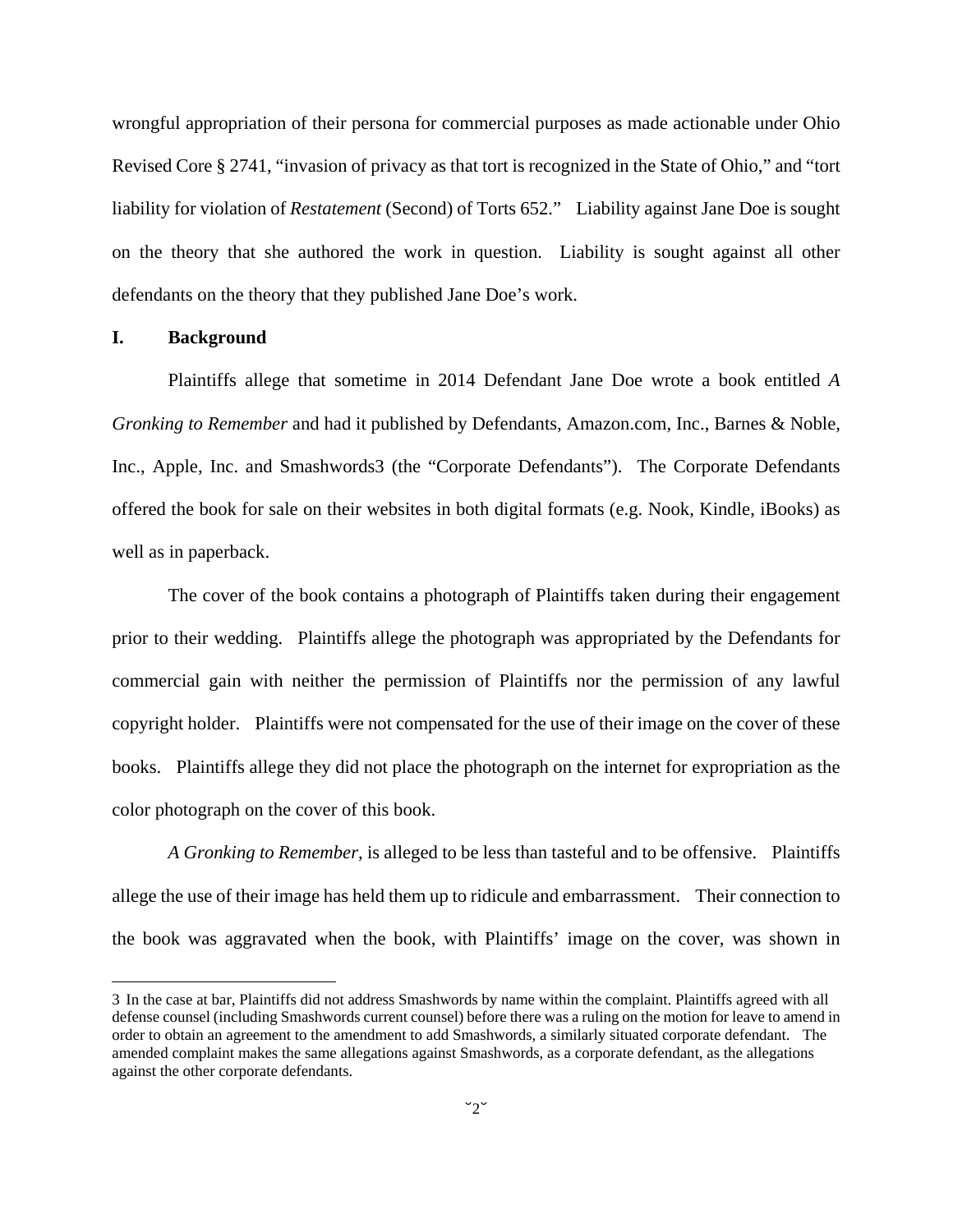nationwide media. The book was used in jokes on The Tonight Show and Jimmy Kimmel Live as well as being displayed and read before the press at media day for the XLIX Super Bowl.

Plaintiffs filed suit on February 24, 2015 in the Miami County, Ohio Court of Common Pleas naming Amazon.com, Barnes & Noble Inc., Apple Inc., and Jane Doe as defendants. Doc. 1. Defendants removed the matter to this Court on March 27, 2015. Doc. 1. Apple, Barnes & Noble and Amazon.com filed motions for summary judgment. Docs. 20, 23, 24. On July 7, 2015, Plaintiffs amended their complaint, substituting Smashwords Inc., for Apple Inc. Doc. 28. The moving parties who remained renewed their motions for summary judgment, with Smashwords adding its own. Docs. 32, 37, 39, 42. Jane Doe added a motion for Judgment on the Pleadings. Doc. 45. All pending motions have now been responded to and replies filed in their support, rendering them ripe for decision.

Plaintiffs assert claims for wrongful appropriation of their persona for commercial purposes as made actionable under Ohio Revised Code § 2741, "invasion of privacy as that tort is recognized in the State of Ohio," and "tort liability for violation of *Restatement* (Second) of Torts 652." Liability against Jane Doe is sought on the theory that she authored the work in question. Liability is sought against all other defendants on the theory that they knowingly or recklessly published Jane Doe's work.

Plaintiffs seek the recovery of actual damages, including any profits derived from and attributable to the allegedly unauthorized use. In the alternative, Plaintiffs claim entitlement to statutory damages in an amount of \$10,000.00. Plaintiffs also seek an accounting from each of the Defendants in order to elect remedies. Moreover, Plaintiffs seek the recovery of punitive damages. and attorney fees, courts costs and reasonable expenses associated with the pursuit of this civil action. Alleging Defendants knew or should have known that they did not have the right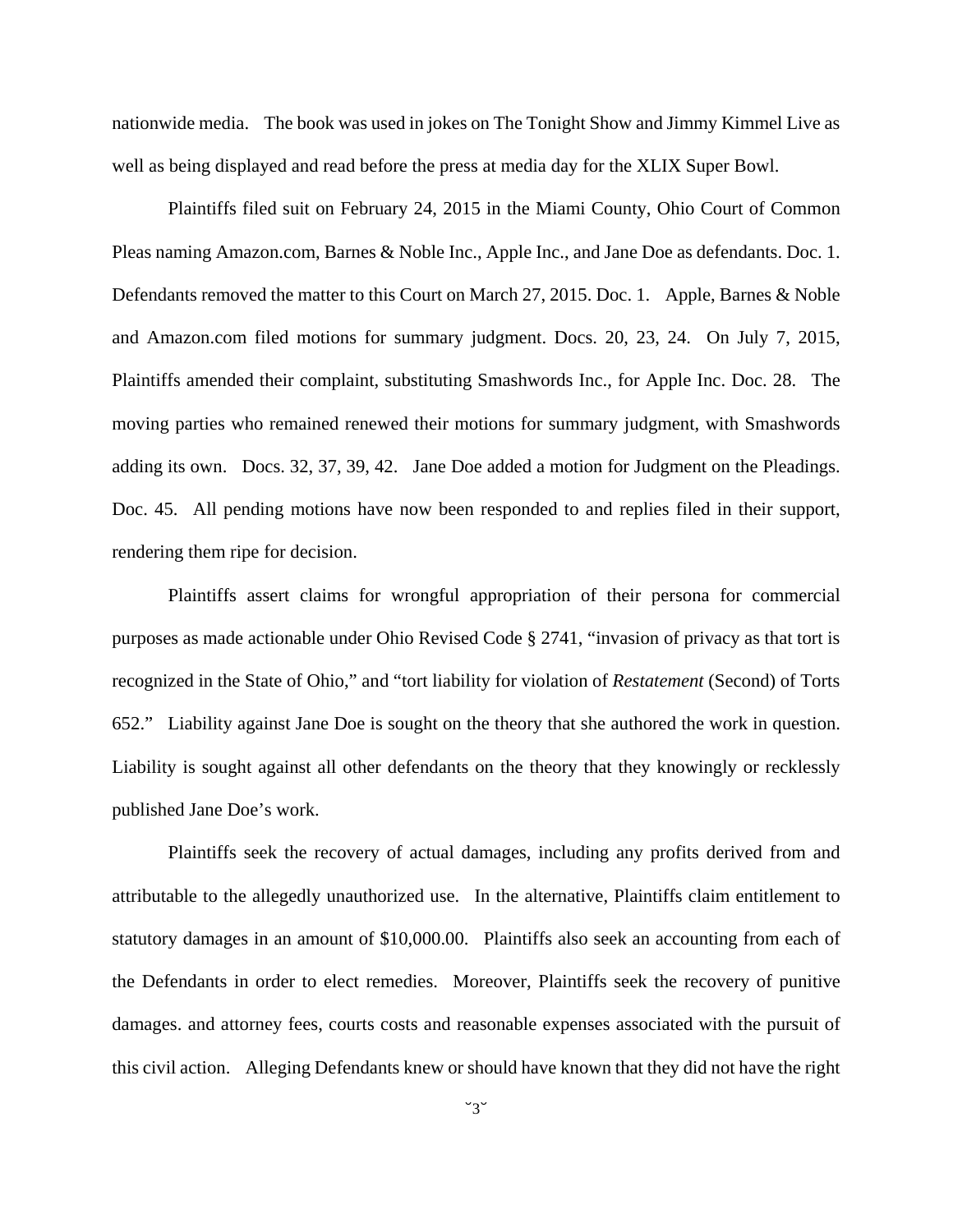to use the Plaintiffs' persona for commercial purposes, Plaintiffs seek the recovery of treble damages. The Court will first rule upon Jane Doe's Motion for judgment on the Pleadings.

#### **II. Standard for Motion on the Pleadings**

Courts apply the same analysis to motions for judgment on the pleadings under Rule 12(c) as they apply to motions to dismiss under Federal Rule of Civil Procedure 12(b)(6). See *Warrior Sports, Inc. v. Nat'l Collegiate Athletic Ass'n*, 623 F.3d 281, 284 (6th Cir. 2010). "For purposes of a motion for judgment on the pleadings, all well-pleaded material allegations of the pleadings of the opposing party must be taken as true, and the motion may be granted only if the moving party is nevertheless clearly entitled to judgment." *JPMorgan Chase Bank, N.A. v. Winget*, 510 F.3d 577, 582 (6th Cir. 2007) (internal citation and quotation marks omitted). However, the court need not accept as true legal conclusions or unwarranted factual inferences. *Id.* (citing *Mixon v. Ohio*, 193 F.3d 389, 400 (6th Cir. 1999)).

To withstand a Rule 12(c) motion for judgment on the pleadings, "a complaint must contain direct or inferential allegations respecting all the material elements under some viable legal theory." *Commercial Money Ctr., Inc. v. Illinois Union Ins. Co.*, 508 F.3d 327, 336 (6th Cir. 2007). "The factual allegations in the complaint need to be sufficient to give notice to the defendant as to what claims are alleged, and the plaintiff must plead 'sufficient factual matter' to render the legal claim plausible, *i.e.*, more than merely possible." *Fritz v. Charter Twp. of Comstock*, 592 F.3d 718, 722 (6th Cir. 2010) (quoting *Ashcroft v. Iqbal*, 556 U.S. 662, 678 (2009)).

A "legal conclusion couched as a factual allegation" need not be accepted as true, nor are recitations of the elements of a cause of action sufficient. *Hensley Mfg. v. ProPride, Inc.*, 579 F.3d 603, 609 (6th Cir. 2009) (quoting *Bell Atlantic Corp. v. Twombly*, 550 U.S. 544, 555 (2007)). In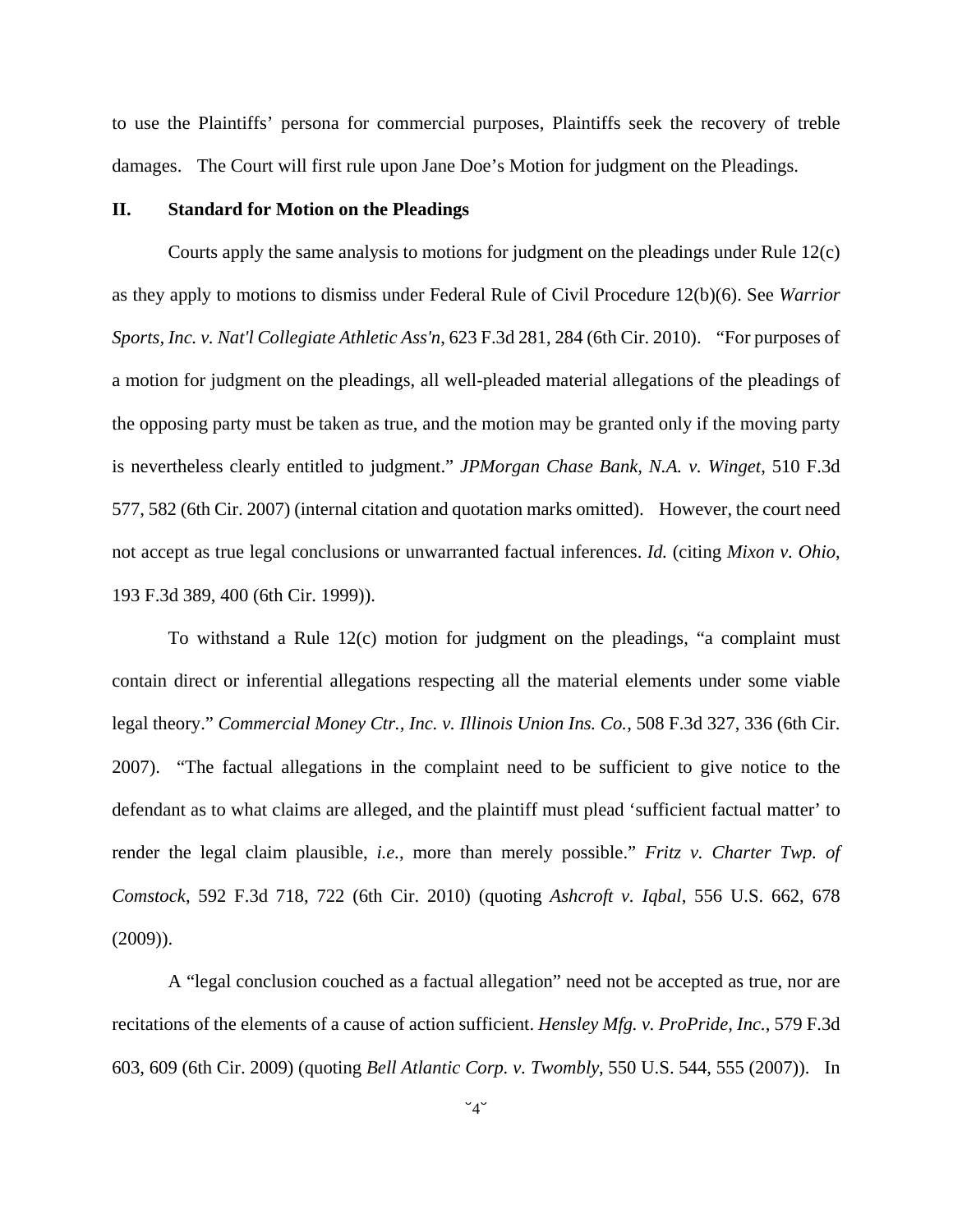considering a motion for judgment on the pleadings, a court considers the pleadings, which consist of the complaint, the answer, and any written instruments attached as exhibits. See Fed. R. Civ. P. 12(c); Fed. R. Civ. P. 7(a) (defining "pleadings" to include both the complaint and the answer); Fed. R. Civ. P. 10(c) (stating that "[a] copy of a written instrument that is an exhibit to a pleading is part of the pleading for all purposes"); *Northern Ind. Gun & Outdoor Shows, Inc. v. City of South Bend*, 163 F.3d 449, 452 (7th Cir. 1998). While the allegations in the complaint are the primary focus in assessing a Rule 12(c) motion, "matters of public record, orders, items appearing in the record of the case, and exhibits attached to the complaint [] also may be taken into account." *Barany–Snyder v. Weiner*, 539 F.3d 327, 332 (6th Cir. 2008) (quoting *Amini v. Oberlin Coll.*, 259 F.3d 493, 502 (6th Cir. 2001)). In addition, a court may consider exhibits attached to a motion for judgment on the pleadings "so long as they are referred to in the Complaint and are central to the claims contained therein." *Bassett v. Nat'l Collegiate Athletic Ass'n*, 528 F.3d 426, 430 (6th Cir. 2008).

Because judgment is sought on claims brought under Ohio law, this Court must apply the law of Ohio, as interpreted by the Supreme Court of Ohio. *Northland Ins. Co. v. Guardsman Prods. Inc.*, 141 F.3d 612, 617 (6th Cir. 1998). Specifically, this Court must apply the substantive law of Ohio "'in accordance with the then-controlling decision of the highest court of the State."' *Imperial Hotels Corp. v. Dore*, 257 F.3d 615, 620 (6th Cir. 2001) (quoting *Pedigo v. UNUM Life Ins. Co.*, 145 F.3d 804, 808 (6th Cir. 1998). Also, to the extent that the highest court in Ohio has not addressed the issue presented, this Court must anticipate how Ohio's highest court would rule. *Id.* (quoting *Bailey Farms, Inc. v. NOR-AM Chem. Co.*, 27 F.3d 188, 191 (6th Cir. 1994)).

#### **III. Analysis of Motion for Motion for Judgment on the Pleadings**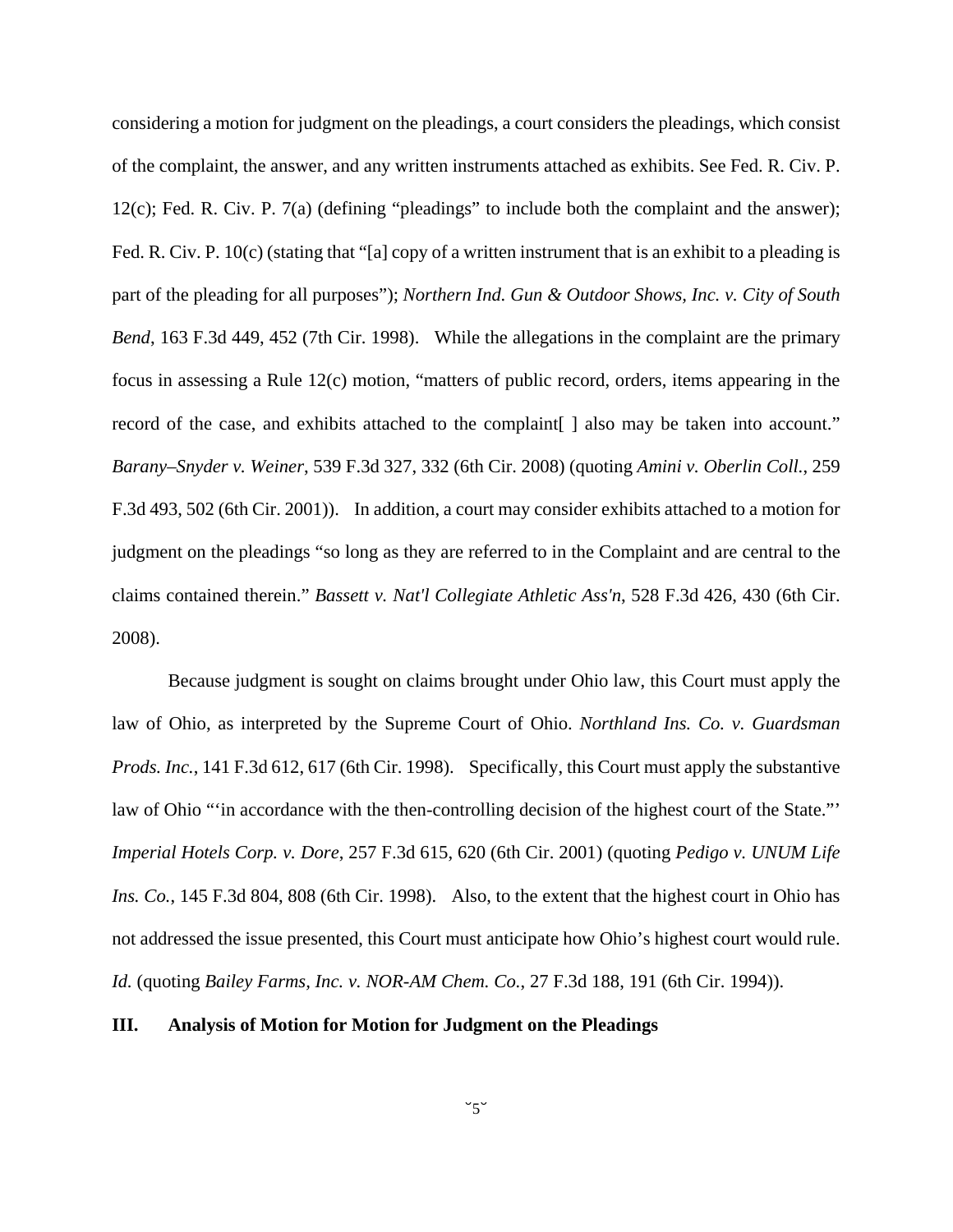Doe first seeks judgment on Roe's claim for commercial use of persona. Under Ohio law a person may use an individual's persona for a commercial purpose during the individual's lifetime if the person first obtains written consent to use the individual's persona from various statutorily prescribed persons, including *inter alia*, the individual whose right of publicity is at issue. See Ohio Rev. Code § 2741.02(B). Persona is defined as an individual's, "name, voice, signature, photograph, image, likeness, or distinctive appearance, if any of these aspects have commercial value." Ohio Rev. Code § 2741.01(A). Absent that consent, Ohio law provides a private right of action to an individual to recover actual or statutory damages from the person who commercially used such individual's persona. *Brauer v. Pannozzo*, 232 F. Supp. 2d 814, 820 (N.D. Ohio 2002) (citing Ohio Rev. Code §§ 2741.06, 2741.07). There is a paucity of precedent in Ohio regarding the application of this tort. *James v. Bob Ross Buick, Inc.*, 855 N.E.2d 119, 123 (Ohio App. 2006).

Defendant Jane Doe asserts she is entitled to judgment on Plaintiffs' claims under Ohio Revised Code § 2741.02 for four reasons: because Doe's use is exempt and Plaintiffs' persona has no commercial value, because, she asserts, her use of Plaintiffs' photograph on a book cover is exempt under Ohio Revised Code § 2741.09, because Plaintiffs have failed to plead any facts to demonstrate the required element of persona and because, she asserts, Defendant Doe did not use Plaintiffs' photograph for a commercial purpose.

Defendant Doe asserts there is no commercial value in Plaintiffs' persona because plaintiffs are not celebrities and because the use is allowed because of the work allegedly being a literary work. Celebrity status is not, however, a requirement to recover under the statute. In *James v. Bob Ross Buick*, 855 N.E.2d 119 (Ohio App. 2006)(Wolff, J.), the Second District Court of Appeals found there was value in the salesman's name because his former employer used his signature to induce prospective clients to favor Defendant. Id. at 343.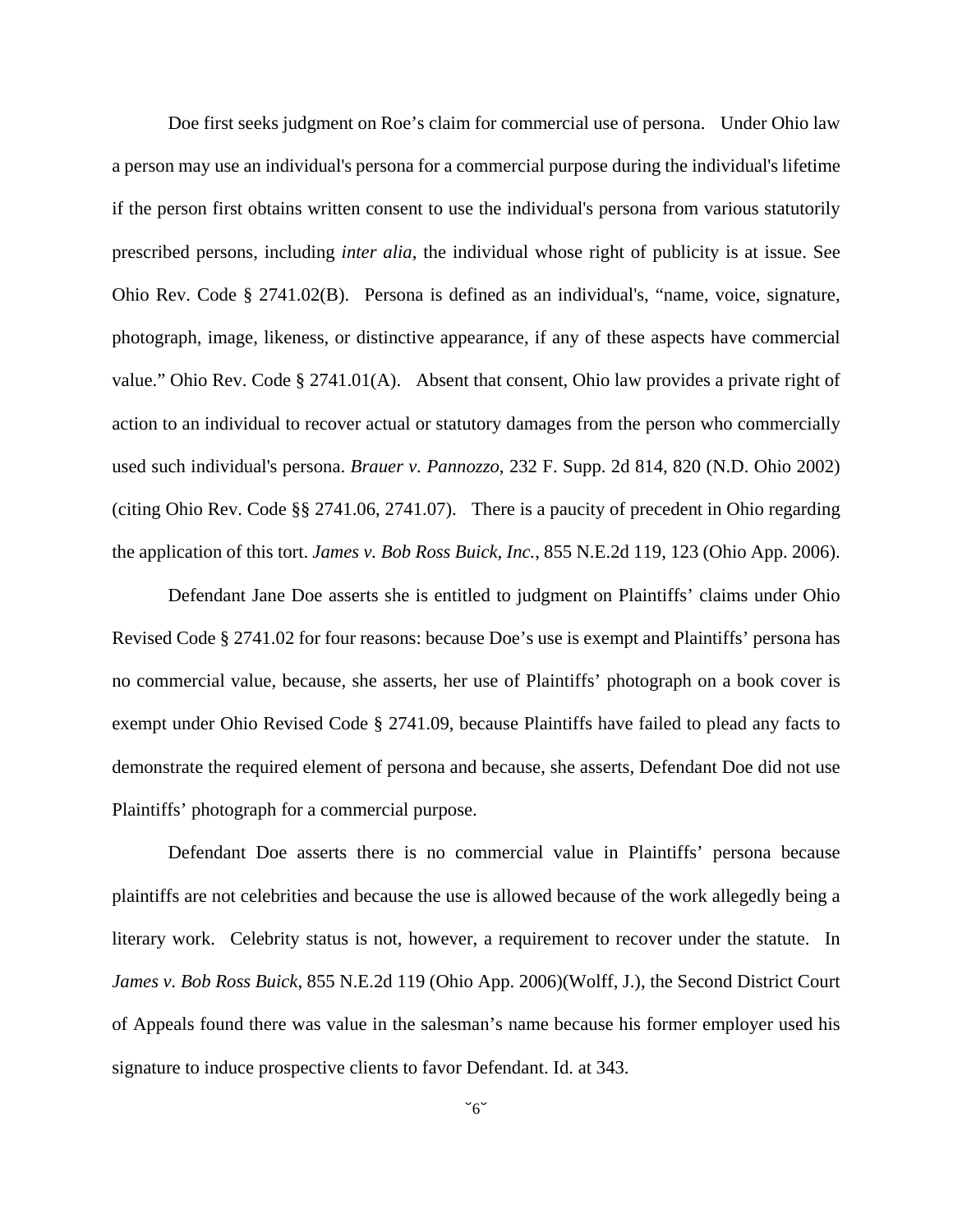While Plaintiffs' photograph does not have widely marketable commercial value, the court in *James* found "the appropriation of a plaintiff's image is more properly in the nature of a usurpation of the plaintiff's property rights, … courts have held that it is proper to vindicate plaintiff's right to the use of his image against this deliberate violation, even if plaintiff cannot prove actual damages." *James*, 855 N.E.2d at 129 ((quoting *Ainsworth v. Century Supply Co.*, 693 N.E.2d 510 (Ill. App. 1998)). This Court finds the Second District position persuasive, and will also adopt the property right view.

 Because the Court finds Plaintiffs' persona to have commercial value, it must consider whether the persona was used for a commercial purpose:

"Commercial purpose" means the use of or reference to an aspect of an individual's persona in any of the following manners:

(1) On or in connection with a place, product, merchandise, goods, services, or other commercial activities not expressly exempted under this chapter;

(2) For advertising or soliciting the purchase of products, merchandise, goods, services, or other commercial activities not expressly exempted under this chapter;

(3) For the purpose of promoting travel to a place;

(4) For the purpose of fundraising.

Ohio Rev. Code § 2741.01(B). Thus, if a photo is a literary or fiction work or an advertisement for the literary or fiction work, it is excepted under the chapter, Ohio Rev. Code  $\S 2741.01(B)$ , – other uses are not excepted. However, neither Ohio common law nor the Ohio Revised Code defines the term literary or fiction work. Therefore, the Court must look elsewhere in the law to find a definition.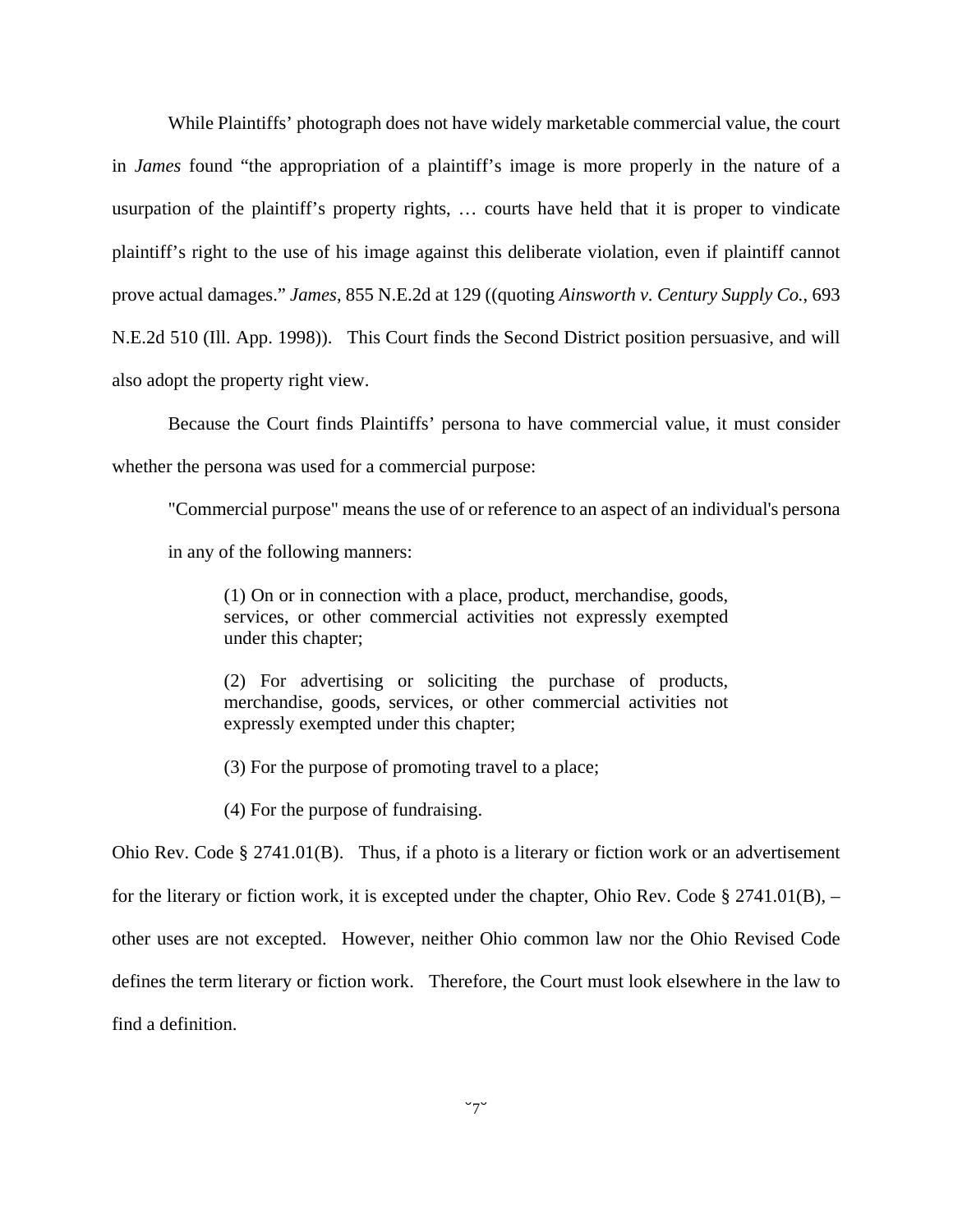Plaintiffs propose that the Court adopt the definition of literary work found in federal copyright law, which defines a literary work as "works, other than audiovisual works, *expressed in words, numbers, or other verbal or numerical symbols or indicia*, regardless of the nature of the material objects, such as books, periodicals, manuscripts, phonorecords, film, tapes, disks, or cards, in which they are embodied." 17 U.SC. § 101 (emphasis added). Using this definition of "literary work," Plaintiffs submit the photo at issue does not constitute a literary or fictional work.

The Court agrees that only the author's manuscript constitutes the literary or fiction work, since it is made of "words, numbers, or other verbal or numerical symbols…" 17 U.S.C. § 101. The photo of the Plaintiffs is a separate copyrightable aspect from the manuscript. This point is highlighted by the decision to change the photo on the cover of the book. The literary or fictional work itself remained the same. Notably, the Copyright Act defines "photograph" separately under the definition for "Pictorial, graphic, and sculptural works." 17 U.S.C. § 101. Defendant Doe's manuscript is not at issue in this case, only Plaintiffs' image.

Defendant Doe also argues that Plaintiffs have not alleged the persona element under the statute. However, the statute defines persona as "an individual's name, voice, signature, photograph, image, likeness…" Ohio Rev. Code § 2741.01. Plaintiffs alleged in their complaint "The cover of the book contains a photograph of the Plaintiffs…" Pl.'s First Am. Compl. at ¶ 4. As such, Defendant's argument fails on this point as Plaintiffs allege the use of a photograph which, under the statute, constitutes the use of their persona. Defendant Doe is alleged to have appropriated a photo of the Plaintiffs and used it to assist in his production of income from his book. Defendant Doe is not entitled to judgment on the pleadings against Plaintiffs on Count I.

 Plaintiffs' second claim is for common law invasion of privacy. Defendant argues that Ohio Revised Code § 2741.01(B) preempts common law rights for invasion of privacy and cites to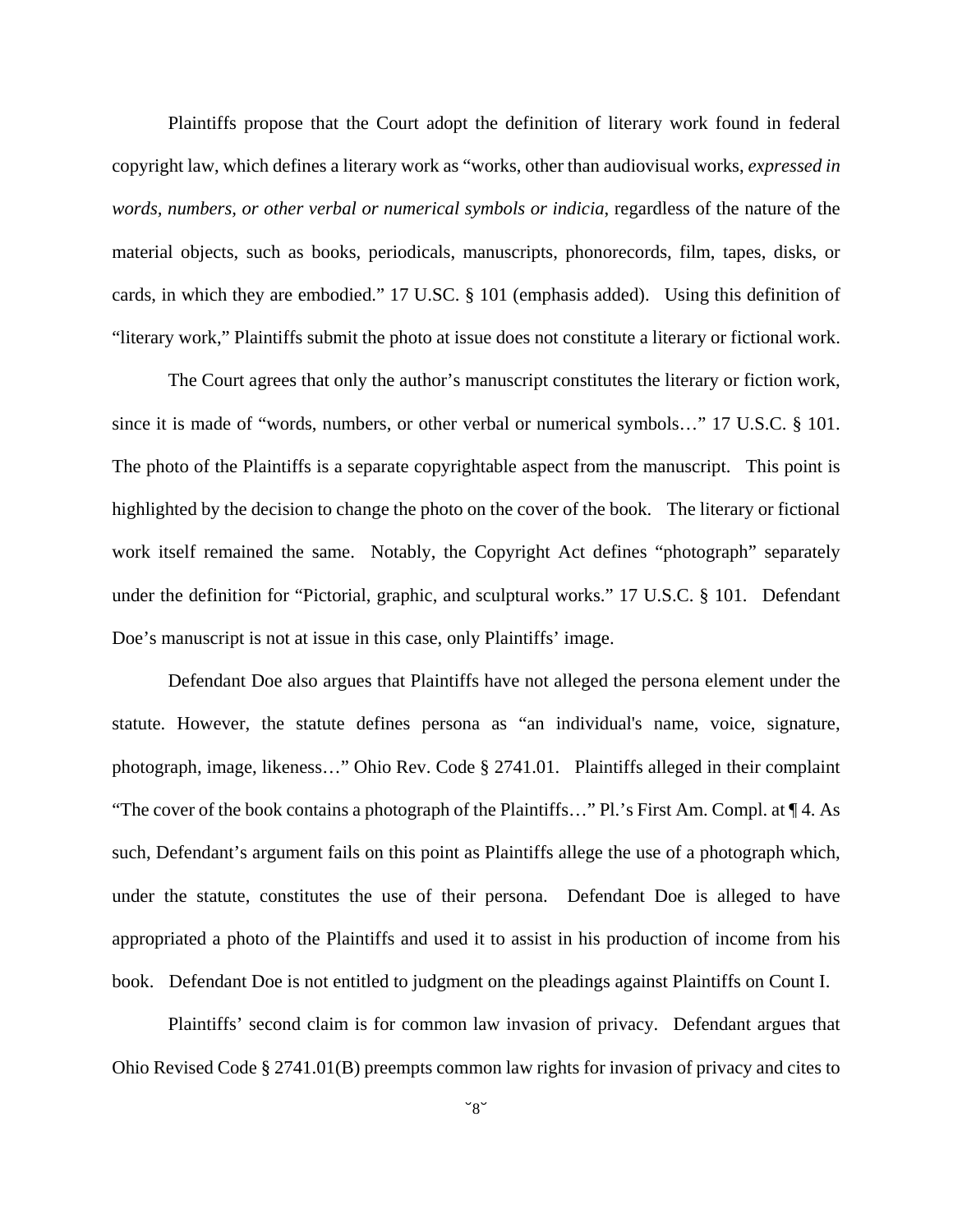*Bolles v. Toledo Trust Co*., 144 Ohio St. 195 (1944) to support that proposition. However, the current statutory provision was adopted in 1999. In 2006 the *James* court noted that the "statutory cause of action did not supplant the common-law claim." *James*, at n.2. The statute specifically states "The remedies provided for in this chapter are in addition to any other remedies provided for by state or federal statute or common law." Ohio Rev. Code § 2741.08. Plaintiffs' claims for invasion of privacy have not been preempted by statute.

Plaintiffs assert common law invasion of privacy by means of appropriation. In *Zacchini v. Scripps-Howard Broad., Co*., 351 N.E. 2d 454 (Ohio 1976), the Supreme Court of Ohio, outlined the tort of invasion of privacy by appropriation: "One who appropriates to his own use or benefit the name or likeness of another is subject to liability to the other for invasion of privacy, and the use or benefit need not necessarily be commercial." *Zacchini*, 351 N.E. 2d at 455. By adopting this protection, the court sought to protect the right to the "exclusive use of [each individual's] own identity… whether the misuse is for commercial purpose or otherwise." The court stated that the "fundamental wrong is the appropriation." Id. at 458.

Defendants attack the false light theory of invasion of privacy theory claiming it is unavailable when, "the statement obviously purports to be fictitious." *Restatement* (Second) of Torts § 652E, Reporters Notes, cmt. a (citing *Hicks v. Casablanca Records*, 464 F. Supp. 426 (S.D.N.Y. 1978)). See *Botts v. N.Y. Times Co*., 2003 U.S. Dist. LEXIS 23785, at \*19–20 (D.N.J. Aug. 29, 2003) ("Where a statement obviously purports to be fictitious, there can be no falsity of the publicized matter, and, therefore, no reckless disregard for such falsity.") (dismissing a claim for false light publicity where an advertisement used a real person's name in association with the image of another individual in a fictional setting). Here, however, if the book depicts a woman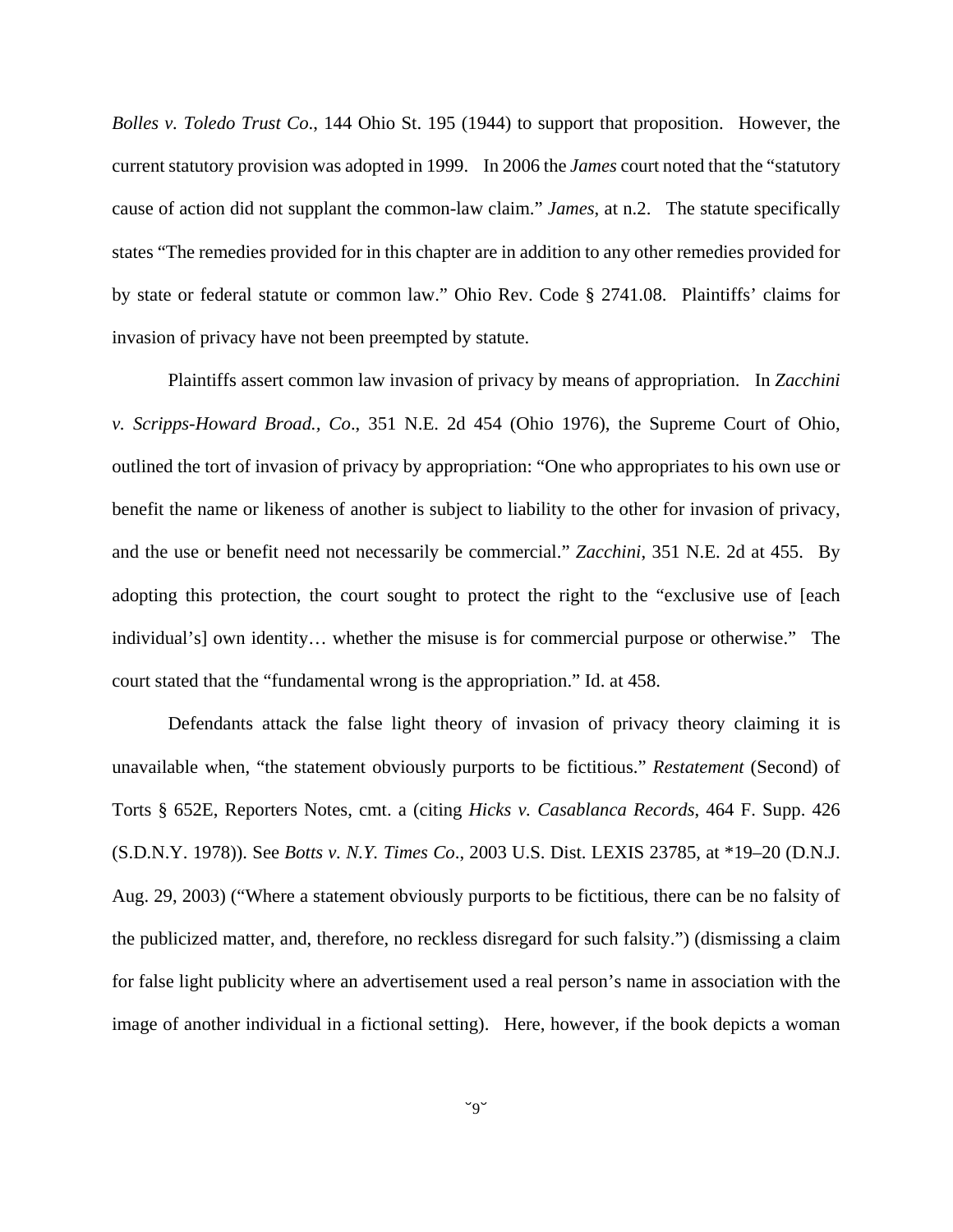who fantasizes of sexual acts in response to an inattentive spouse, it does not seem that the fiction is obvious. Based upon the pleadings in this case, this remains a jury question.

Plaintiffs' third claim alleges liability under the *Restatement* (Second) of Torts § 652(e). In *Welling v. Weinfeld*, the Supreme Court of Ohio recognized the privacy tort of false light, as outlined in the *Restatement* (Second) of Torts § 652(e). *Welling v. Weinfeld*, 866 N.E. 2d 1051 (Ohio 2007). The court held that "one who gives publicity to a matter concerning another that places the other before the public in a false light" is liable if "(a) the false light in which the other was placed would be highly offensive to a reasonable person, and (b) the actor had knowledge of or acted in reckless disregard as to the falsity of the publicized matter and the false light in which the other would be placed." *Id*. at 464 (emphasis added).

The highly offensive standard "applies only when the defendant knows that the plaintiff, as a reasonable man, would be justified in the eyes of the community in feeling seriously offended and aggrieved by the publicity." There must be "such a major misrepresentation of his character, history, or activities..." that a reasonable person would be offended. Id. at 472. The knowledge element requires that the actor had "knowledge of or acted in reckless disregard as to the falsity of the matter and the false light in which the other would be placed…" Id at 472. Liability attaches when the publishing party acts with knowledge or reckless disregard. Id. at 473. In this case, the Roes' engagement photo was placed on the cover of "*A Gronking to Remember*", a book many might view as having obscene or pornographic references. As the photograph in question depicts a romantic relationship, a jury may find that Doe was reckless in his disregard for insinuating a fantasized relationship between Jane Doe and Gronkowski. Thus, Doe is alleged to have had knowledge sufficient to allow Plaintiffs to proceed against Doe on this claim.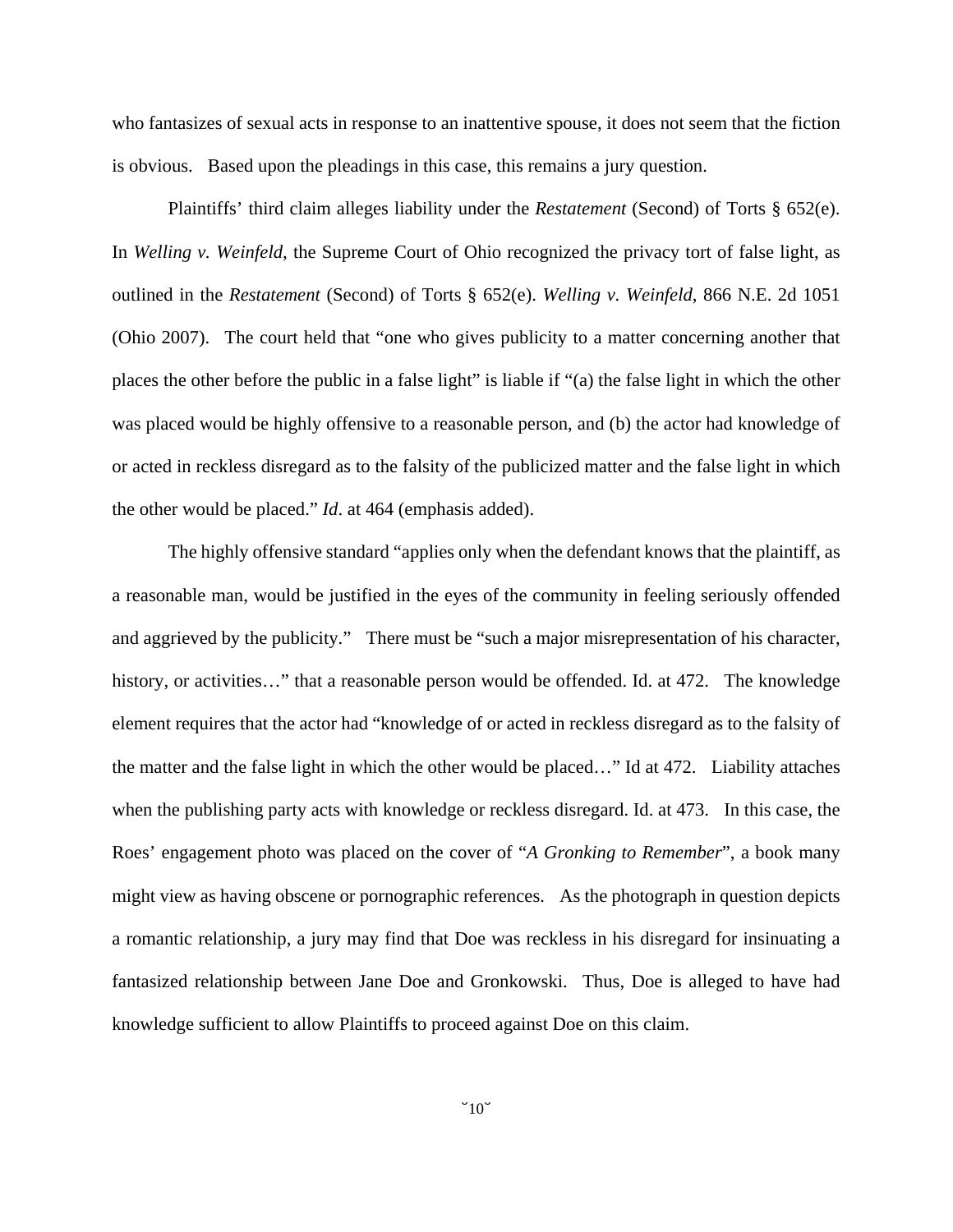Defendant Doe also argues that his use of the photograph on the cover of his manuscript is protected by the incidental use doctrine and cites to *Restatement* (Third) of Unfair Competition § 47 cmt. C (1995) to justify his wrongful use. This argument confuses and misstates the issue in this case – it would be relevant if the Plaintiff in this case were Ron Gronkowski, a public figure. The incidental use doctrine applies, however, only to persons with celebrity or other notorious status – which Plaintiffs did not have. Second, Plaintiffs are not claiming a right of publicity tort as defined by the Defendant. Plaintiffs' claim is for the invasion of their privacy that includes the right to the commercial value associated with their name or likeness and the wrongful appropriation of their likeness. The court in *Vinci v. Ameriican Can Co*., 591 N.E.2d 793, 794 (Ohio Ct. App. 1990) stated "Regardless of the notoriety attained… under *Zacchini*, the invasion would nonetheless be actionable." *Vinci*, 591 N.E.2d at 510.

Defendant also cites to *Jackson v. Playboy*, 574 F.Supp. 10 (N.D. Ohio 1983). *Jackson* involved three boys who were out on a public street and photographed standing next to a female police officer. The photo was then used alongside nude photos of the same police officer in a Playboy article. The boys sued Playboy claiming an invasion of privacy. The Defendant's Motion to Dismiss was sustained because the boys did not make allegations or submit facts necessary to support the elements of such a claim. The Roes have. They have alleged: that their likeness was expropriated by Defendant for his own commercial benefit; that they have suffered humiliation, embarrassment and ridicule; and that Plaintiffs have been placed by Defendant in a false light with their image on the cover of his erotic book. Thus, Defendant Doe's Motion for Judgment on the Pleadings will be denied.

#### **IV. Standard of Review on Corporate Defendants' Motions for Summary Judgment**

The standard of review applicable to motions for summary judgment is established by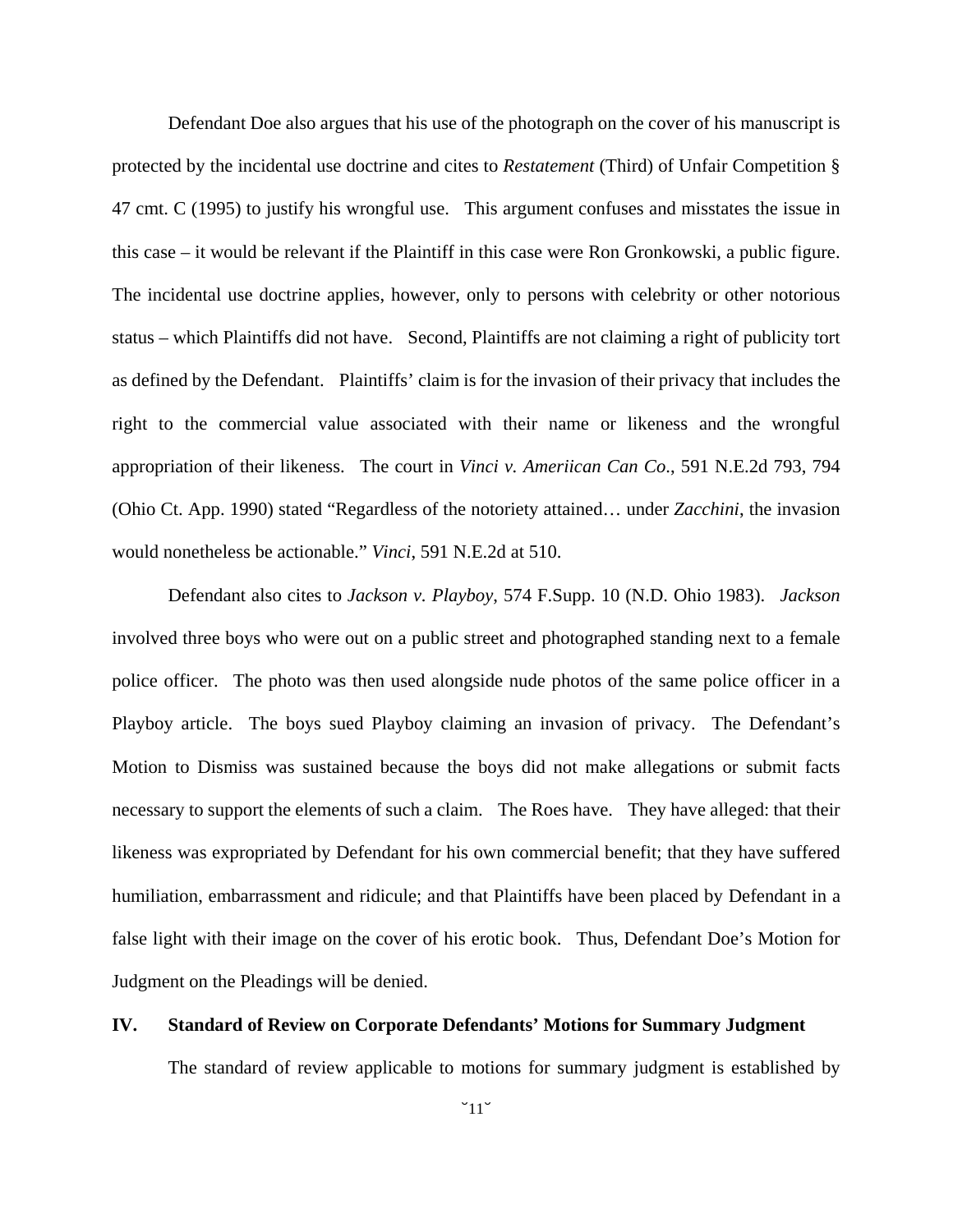Federal Rule of Civil Procedure 56 and associated case law. Rule 56 provides that summary judgment "shall be rendered forthwith if the pleadings, depositions, answers to interrogatories, and admissions on file, together with the affidavits, if any, show that there is no genuine issue as to any material fact and that the moving party is entitled to a judgment as a matter of law." Fed. R. Civ. P. 56(c). Alternatively, summary judgment is denied "[i]f there are any genuine factual issues that properly can be resolved only by a finder of fact because they may reasonably be resolved in favor of either party." *Hancock v. Dodson*, 958 F.2d 1367, 1374 (6th Cir. 1992) (quoting *Anderson v. Liberty Lobby, Inc.*, 477 U.S. 242, 250, 106 S. Ct. 2505 (1986)). Thus, summary judgment must be entered "against a party who fails to make a showing sufficient to establish the existence of an element essential to that party's case, and on which that party will bear the burden of proof at trial." *Celotex Corp. v. Catrett*, 477 U.S. 317, 322, 106 S. Ct. 2548 (1986).

 The party seeking summary judgment has the initial burden of informing the court of the basis for its motion, and identifying those portions of the pleadings, depositions, answers to interrogatories, admissions and affidavits which it believes demonstrate the absence of a genuine issue of material fact. *Id.*, at 323. The burden then shifts to the nonmoving party who "must set forth specific facts showing that there is a genuine issue for trial." *Anderson*, 477 U.S., at 250, 106 S. Ct. 2505 (quoting Fed. R. Civ. P. 56(e)).

 Once the burden of production has shifted, the party opposing summary judgment cannot rest on its pleadings or merely reassert its previous allegations. It is not sufficient to "simply show that there is some metaphysical doubt as to the material facts." *Matsushita Elec. Indus. Co., Ltd. v. Zenith Radio Corp.*, 475 U.S. 574, 586 106 S. Ct. 1348 (1986). Rule 56 "requires the nonmoving party to go beyond the pleadings" and present some type of evidentiary material in support of its position. *Celotex Corp.*, 477 U.S., at 324, 106 S. Ct. 2548.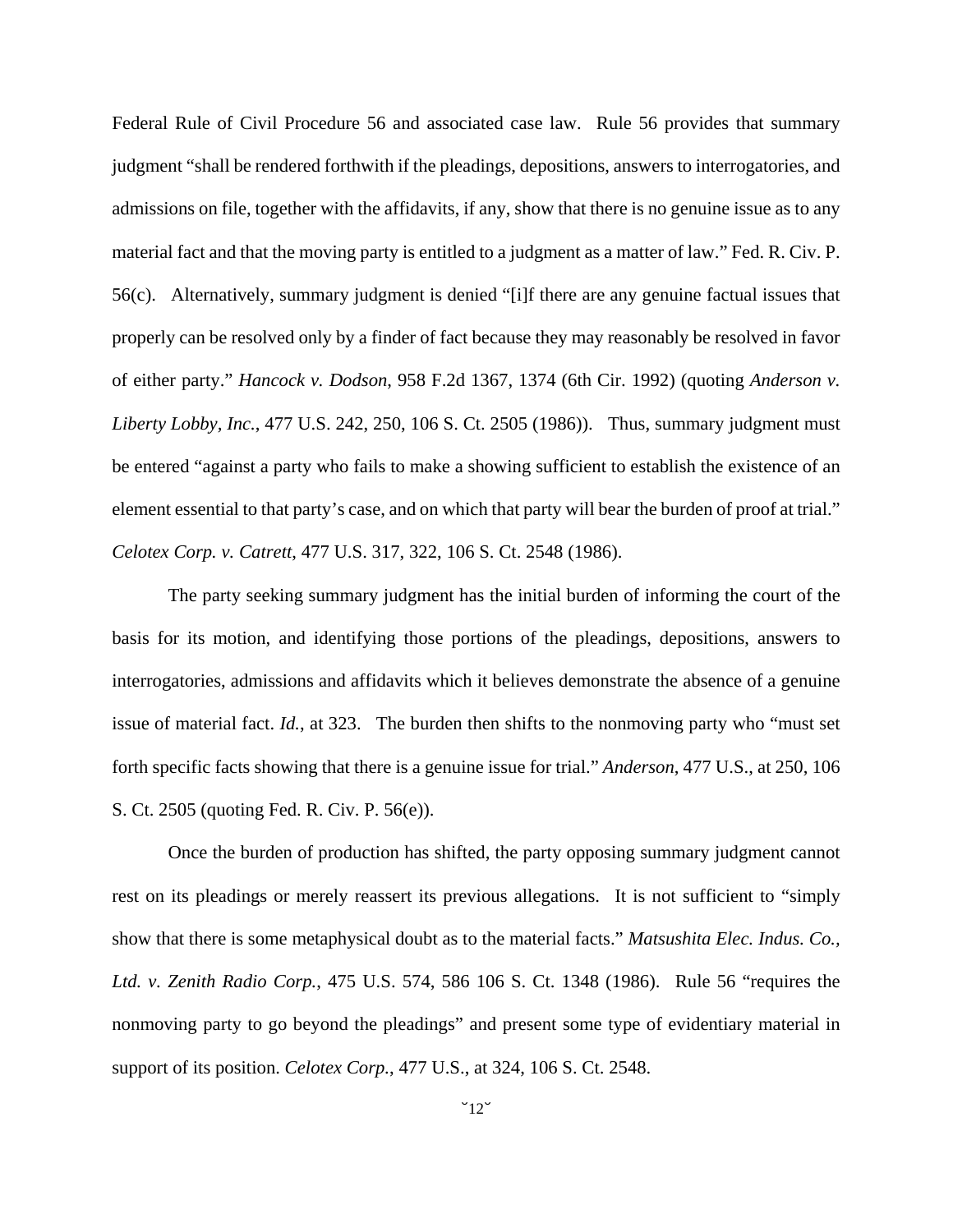In determining whether a genuine issue of material fact exists, a court must assume as true the evidence of the nonmoving party and draw all reasonable inferences in the favor of that party. *Anderson*, 477 U.S., at 255, 106 S. Ct. 2505. If the parties present conflicting evidence, a court may not decide which evidence to believe by determining which parties' affiants are more credible. 10A Wright & Miller, *Federal Practice and Procedure*, § 2726. Rather, credibility determinations must be left to the fact-finder. *Id.*

Because summary judgment is sought on claims brought under Ohio law, this Court must apply the law of Ohio, as interpreted by the Supreme Court of Ohio. *Northland Ins. Co. v. Guardsman Prods. Inc.*, 141 F.3d 612, 617 (6th Cir. 1998). Specifically, this Court must apply the substantive law of Ohio "'in accordance with the then-controlling decision of the highest court of the State."' *Imperial Hotels Corp. v. Dore*, 257 F.3d 615, 620 (6th Cir. 2001) (quoting *Pedigo v. UNUM Life Ins. Co.*, 145 F.3d 804, 808 (6th Cir. 1998). Also, to the extent that the highest court in Ohio has not addressed the issue presented, this Court must anticipate how Ohio's highest court would rule. *Id.* (quoting *Bailey Farms, Inc. v. NOR-AM Chem. Co.*, 27 F.3d 188, 191 (6th Cir. 1994)).

#### **V. Analysis of Motion for Motion for Summary Judgment**

The Corporate Defendants seek summary judgment asserting that they are not publishers of the book and that any use on their part was incidental. They also claim that as distributors, they neither knew nor had any reason to know of alleged wrongdoing pertaining to specific content and that they are shielded from liability by the Communications Decency Act of 198, 47 U.S.C.  $§230(e)(3)$ .

The Corporate Defendants' liability attaches or fails depending upon whether they are considered distributers or publishers. Under Ohio law, "one who appropriates to his own use or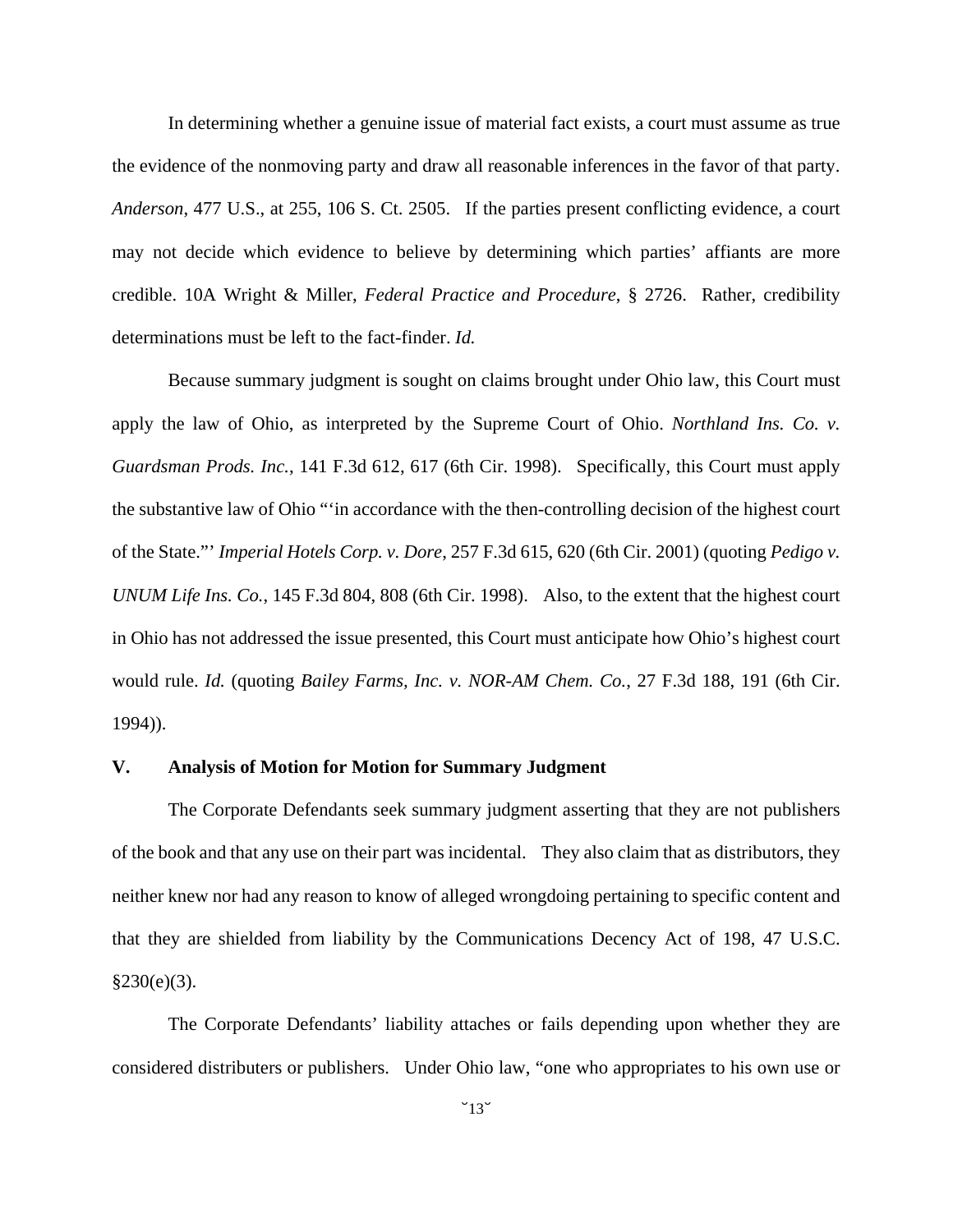benefit the name or likeness of another is subject to liability to the other for invasion of his privacy." *Reeves v. Fox TV Network*, 983 F. Supp. 703, 710 (N.D. Ohio 1997) (quoting *Vinci v. American Can Co.*, 459 N.E.2d 507 (Ohio 1984) (¶2 of the syllabus)); see *Restatement* (Second) of Torts § 652C. However, Ohio law distinguishes between "mere incidental use of a person's name and likeness, which is not actionable, from appropriation of the benefits associated with the person's identity, which is." *Zacchini v. Scripps-Howard Broadcasting Co.*, 351 N.E.2d 454 (Ohio 1976), reversed on other grounds 433 U.S. 562 (1977); see also *Bosley v. WildWetT.com*, 310 F. Supp. 2d 914, 920 (N.D. Ohio 2004) ("[I]ncidental use of one's name or likeness is permissible."). One prong of the argument that the Corporate Defendants are not publishers focuses on the relationship between the Corporate Defendants and Defendant Doe. The Corporate Defendants allege that they did not publish the book, but that Defendant Doe used their systems to publish it, an argument that Plaintiffs might characterized as the Corporate Defendants contractually agreeing to let the inmates run the asylum. Notably, Plaintiffs were not a party to this contract. Additional facts concerning the publication of the book are necessary to resolve this question.

Doe uploaded the manuscript and cover of his book through Amazon's KDP, Kindle Digital Publishing, on December 29, 2014, and through CreateSpace on December 31, 2014. As part of that process, Doe agreed to KDP's Terms and Conditions and executed CreateSpace's Member Agreement containing representations that the uploader owned all rights to the material and that no rights were being violated. Amazon reviewed the book for pornographic images, and checked the text for offensive material or plagiarism, but none was detected. Accordingly, an electronic version of the book was offered on Amazon beginning on January 2, 2015, and a print version of the book became available via CreateSpace on January 3, 2015.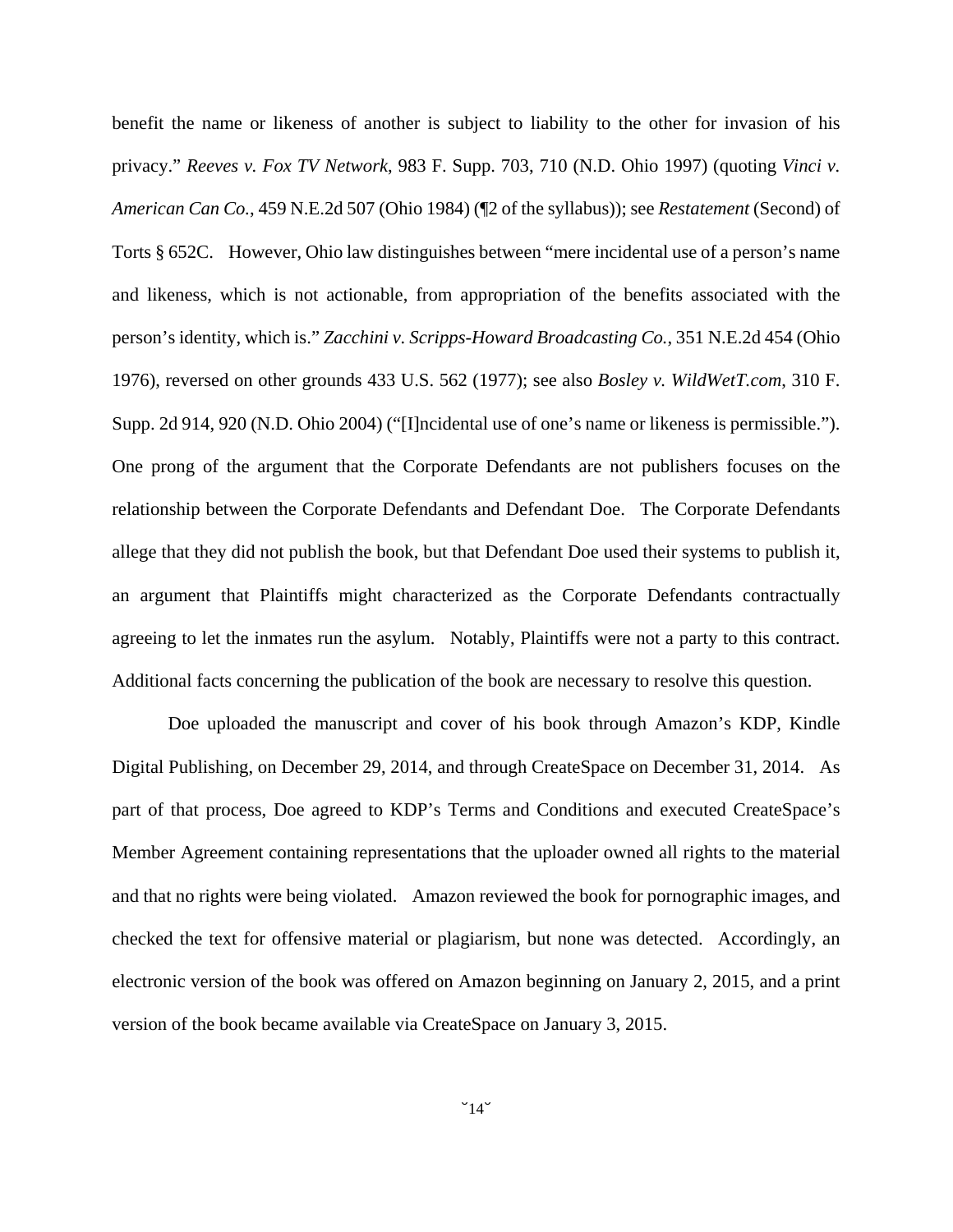Prior to publishing the Barnes & Noble NOOK Book Edition using NOOK Press, Doe represented and warranted to Barnes & Noble that he held "the necessary rights, including all intellectual property rights, in and to the [book] and related content." At the same time, he also represented and warranted that the book could be "sold, marketed, displayed, distributed and promoted [by Barnes & Noble] without violating or infringing the rights of any other person or entity, including, without limitation, infringing any copyright, patent, trademark or right of privacy, or any other intellectual or industrial property right, title or interest of any party, and without obligating Barnes & Noble to pay any fees to third parties."

Barnes & Noble began listing the NOOK Book Edition with its original cover—which depicted the Plaintiffs—when Doe uploaded it on December 31, 2014. The company began listing the hard copy CreateSpace Edition, also with the original cover (i.e., the cover depicting Plaintiffs' photograph), on January 16, 2015. During the time the book was available with Plaintiffs' image on the cover, Barnes & Noble sold approximately 142 NOOK Book Edition e-books and 27 CreateSpace Edition print-on-demand paperbacks.

In January, the owners of the New England Patriots protested to Doe. Doe notified Amazon that he had changed the cover, removing the Patriots' trademarks.

On January 29, 2015, Doe received a letter from the Roes' counsel objecting to the use of their photograph on the book's cover. That same day, Doe notified Amazon by email that he had become "aware of a new third party claiming copyright on a part of the cover image for my book" and that he was "currently removing this image and replacing it with stock images that [he] ha[d] licensed for this book  $\dots$ ." (Ex. 9).

On January 30 and 31, 2015, respectively, Doe uploaded via KDP and CreateSpace another new cover that purported to resolve the new infringement allegation that was referenced in Doe's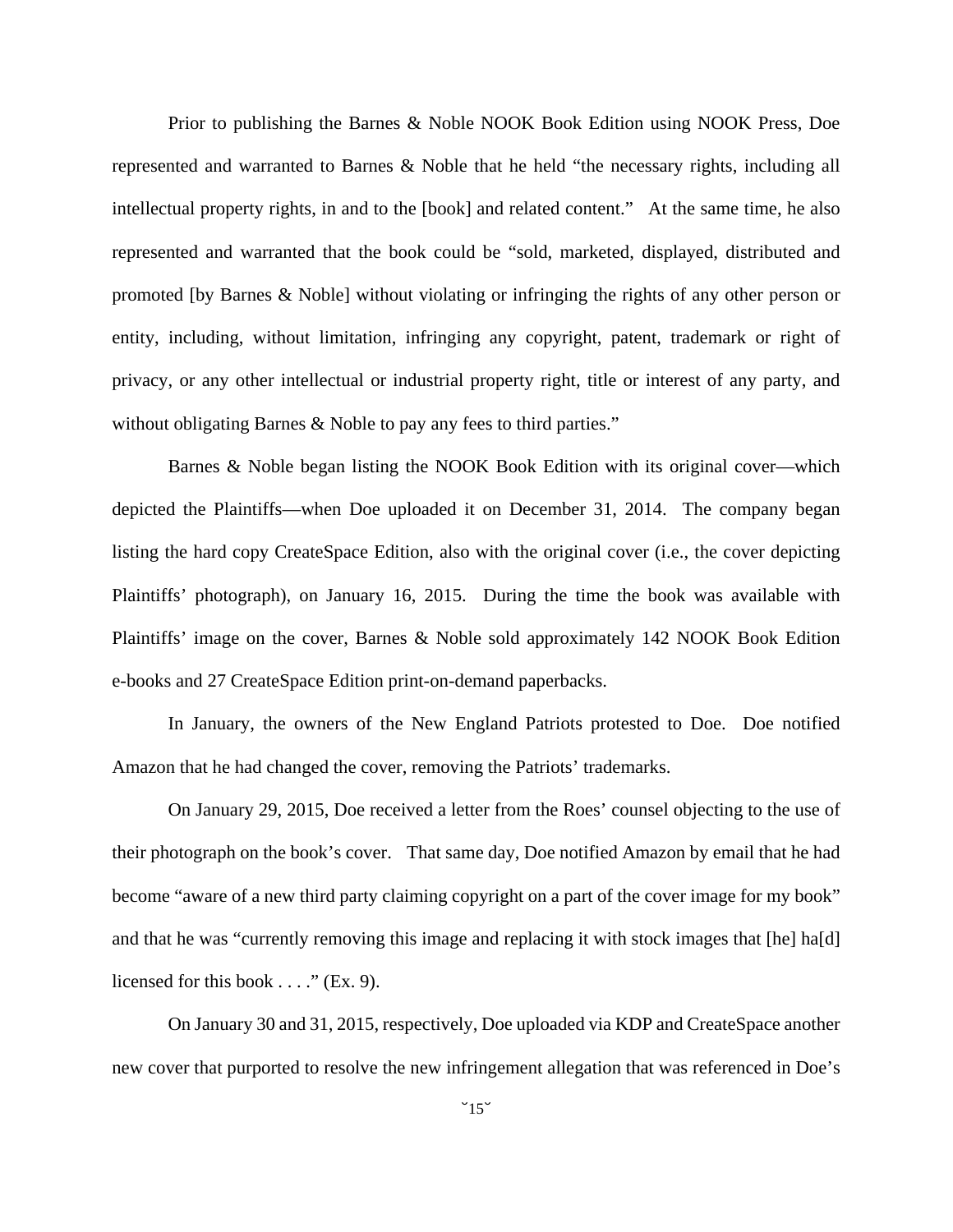January 29, 2015 email to Amazon. A replacement cover was displayed on Amazon, via KDP and CreateSpace, beginning on January 30 and February 1, 2015, respectively. (Id. ¶ 18).7

On January 31, 2015, Doe, who had also received correspondence from Plaintiffs' counsel, had uploaded a different cover for the book via NOOK Press. Bock Decl. at ¶23; McKenna Decl. at ¶9. The new version of the NOOK Press Edition cover did not include the Plaintiffs' image. Bock Decl. at ¶24. And as of February 2, 2015, CreateSpace or its affiliate removed the CreateSpace Edition from sale. Id. at ¶25. Thus, as of February 2, 2015, Barnes & Noble had ceased offering for sale with a cover depicting Plaintiffs' image both the NOOK Book Edition as well as the CreateSpace Edition for printing on demand thereafter. Id. The cover containing the Plaintiffs' image no longer appeared on BN.com as of that date. Id.

On February 3, 2015, two days after the Super Bowl, Barnes & Noble received a letter from Plaintiffs' counsel alleging that Plaintiffs had not authorized the use of their image on the book's cover. Shortly after receiving the letter, Barnes & Noble contacted Doe about the allegations and to request replacement of the cover images. McKenna Decl. at ¶12. It appears Doe had already replaced them. Bock Decl. at  $\mathbb{Z}3 \& \text{Ex}$ . D; see also McKenna Decl. at  $\P$ [9, 12.

On February 24, 2015, the Roes filed this lawsuit. In their complaint, the Roes named as defendants Doe, Amazon.com, B&N, and Apple. The Roes did not originally sue Smashwords.

If there is a paucity of case law to interpret Ohio law regarding invasion of privacy, there is less on the question of whether the provider of a self-publishing service is a publisher. The Corporate Defendants also assert that the uncontroverted facts of the case do not warrant finding them to be publishers. They then seek to further remove themselves from liability, asserting that any use of the book cover on their sites was incidental to commercial use, and constitutionally protected at that.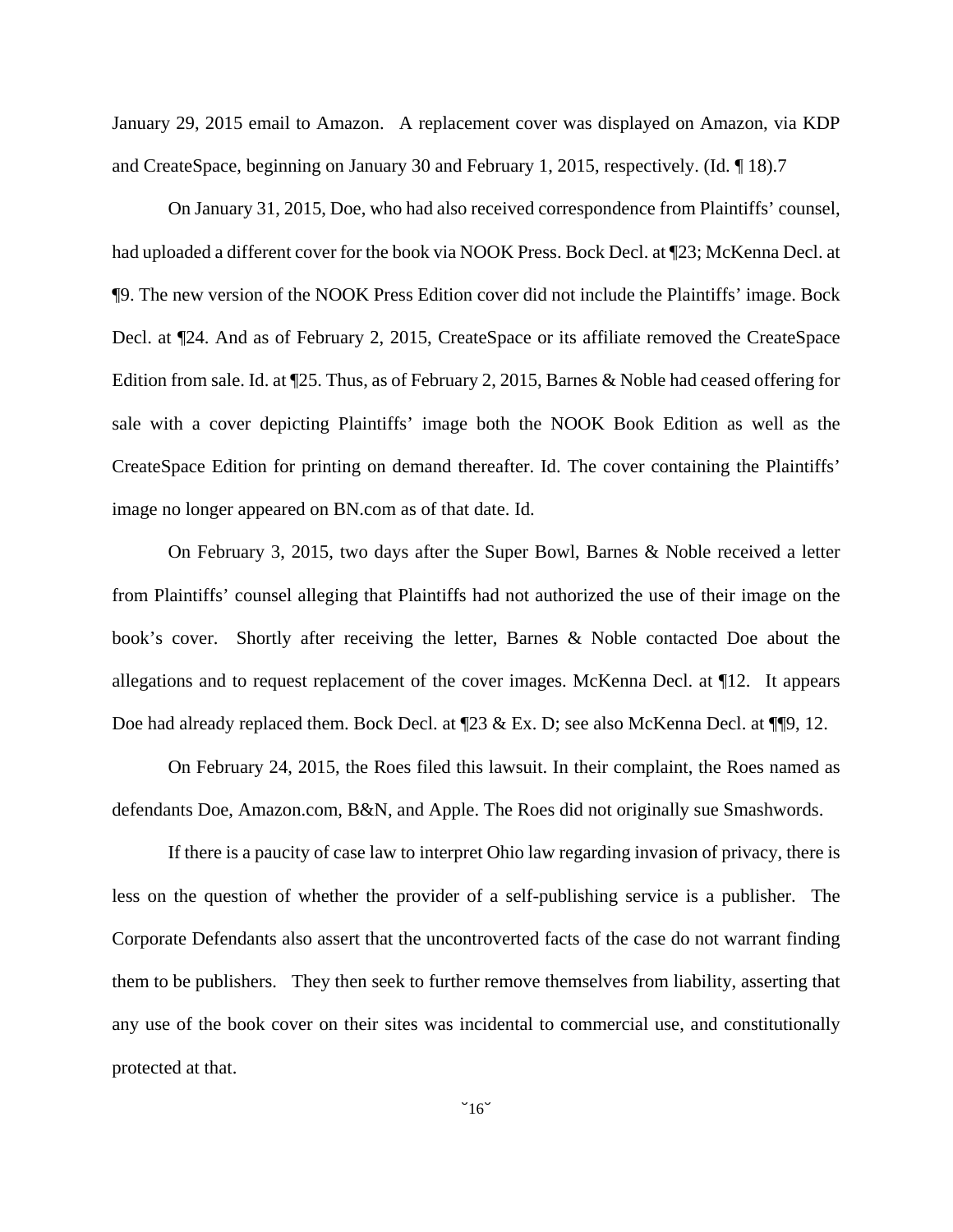Plaintiffs assert that the Corporate Defendants are publishers, not in the sense of a legal term of art such as with the elements of defamation, but in the colloquial and everyday understanding of a book publisher. According to Plaintiffs, the Corporate Defendants provide a platform for working in concert with authors in publishing their books the same way a traditional publishing house does. Plaintiffs assert that to publish is "to distribute copies [of a work] to the public." *Black's Law Dictionary* 1352 (9th ed. 2009). One publishing house, Hugo Publishing, defines the term "publish" as "a book produced and ready to be sold." Hugo House Publ'g., http://hugohousepublishers.com/publishing\_process/ Ex. 1 at 1, ¶ 1, (last visited July 31, 2015). Plaintiffs assert Defendants acted as publishers when they created a platform that allowed Defendant Doe to publish his book using their publishing platform. Plaintiffs contend traditional publishing houses use a vetting process that would have prevented Doe from distributing for sale his book with the Plaintiff's photo on the cover. As stated in *United States v. Apple, Inc*., 791 F.3d 290 at 296 (2nd Cir. 2015), "Since the invention of the printing press, the distribution of books has involved a fundamentally consistent process: compose a manuscript, print and bind it into physical volumes, and then ship and sell the volumes to the public." The booksellers are the ones to whom the already published books are sent to be sold to the public.

Among the steps in the publishing process are editing the book for grammar and flow, marketing, and designing the book cover. Hugo House, Ex. 1 at 3 - 6. Defendants do not conduct the editing and design steps, as their service is commonly known as self-publishing, but might also be thought of as self-editing. Self-publishing is arguably not publishing, as that word is known in the book industry, because to publish is to place a book in final form for distribution to booksellers for sale. "In the ordinary course of operating Nook Press, Barnes & Noble does not write or edit content..." Bock Decl. at  $\P$  15. "Amazon does not otherwise read, edit, or fact check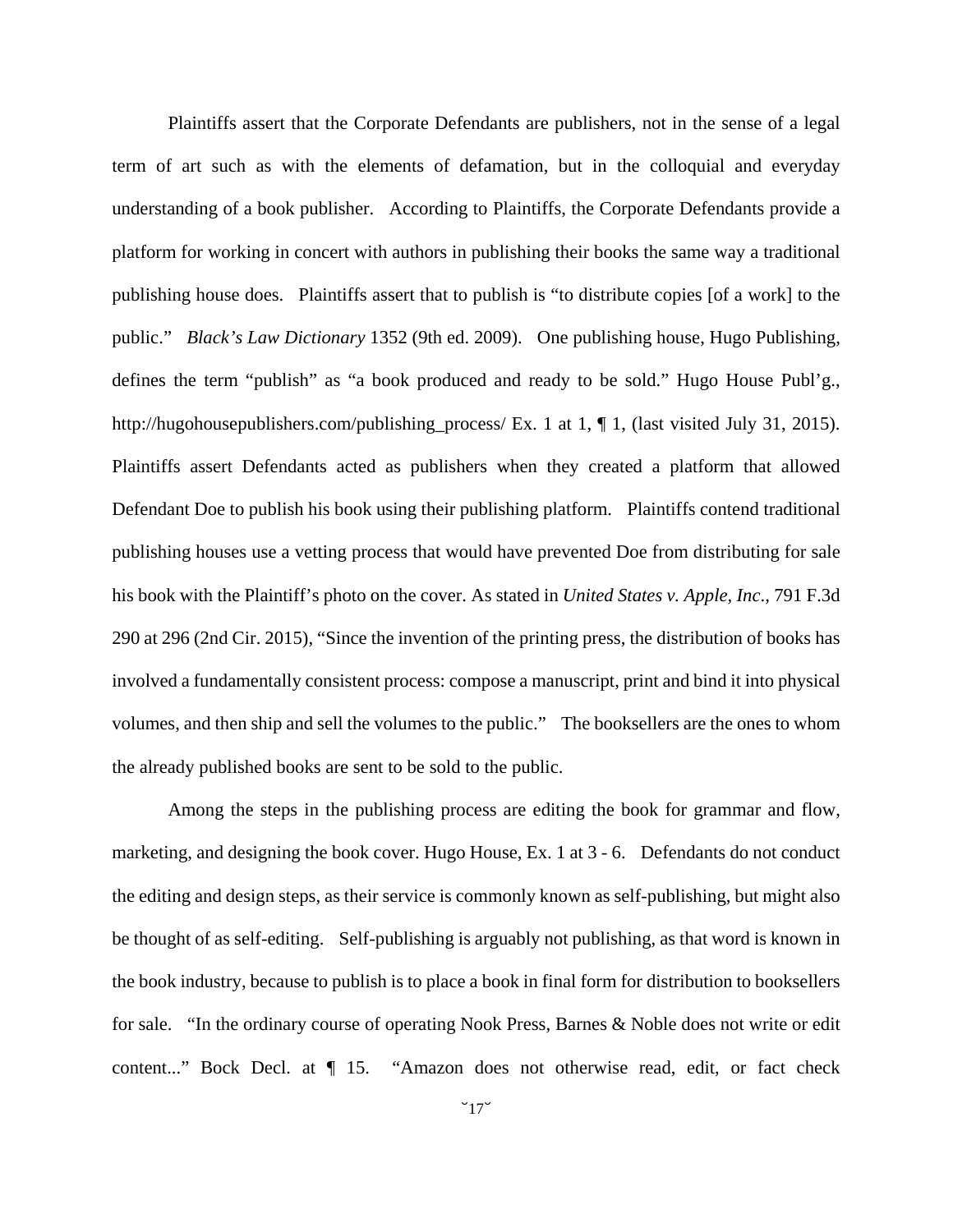self-published books." Watson Decl. at ¶ 7. "Smashwords does not… undertake[] any editorial review of the books that authors and publishers publish using its service." Coker Decl. at ¶ 8. These are steps that the author conducts as part of using the publishing platform. However, Defendants provide a marketing platform and advertising space that the author utilizes once the book is published. Normally, the interior of the book is also designed by the publishing house. Hugo House, Ex. 1 at 5. Here, this step is performed via the Corporate Defendants' publishing platforms. When the user uploads the book, it is formatted to fit the specifications for the publishing platform. Barnes & Noble, FAQ, supra, Ex. 2. Amazon, FAQ, supra, Ex. 3 at 3 ¶ 1. Defendant Smashwords provides a style guide that outlines its formatting requirements for publication by Smashwords. Smashwords, FAQ, supra, Ex. 10 at 11 ¶ 1. The final steps are printing and distribution. Hugo House, Ex. 1 at 7. Defendants print the work and distribute the book which then has placed by the author on the internet for purchase by consumers visiting the bookseller sites.

While Corporate Defendants characterize themselves as "book sellers" in their motions, Barnes & Noble also submits it "contacted [Doe] about the allegations and to request replacement of the cover images." Barnes & Noble Motion for Summary Judgment at 4. Amazon stated the same "…and directed [Doe] to address the allegation for infringement." Amazon Motion for Summary Judgment at 6. The Corporate Defendants have a direct cost-sharing arrangement with the author. Watson Decl. Ex. 2 at 14. Coker Decl. Ex. A at 3. Bock Decl. Ex. A at 4. Plaintiffs assert a bookseller receives books and puts them on a shelf (physical or digital) in order to sell them. If there is a complaint about the content or the cover image on the book, a mere bookseller has no ability to require the author or the publisher to change the content or image. Defendants not only had access to the author to request to make the changes, they were able to demand and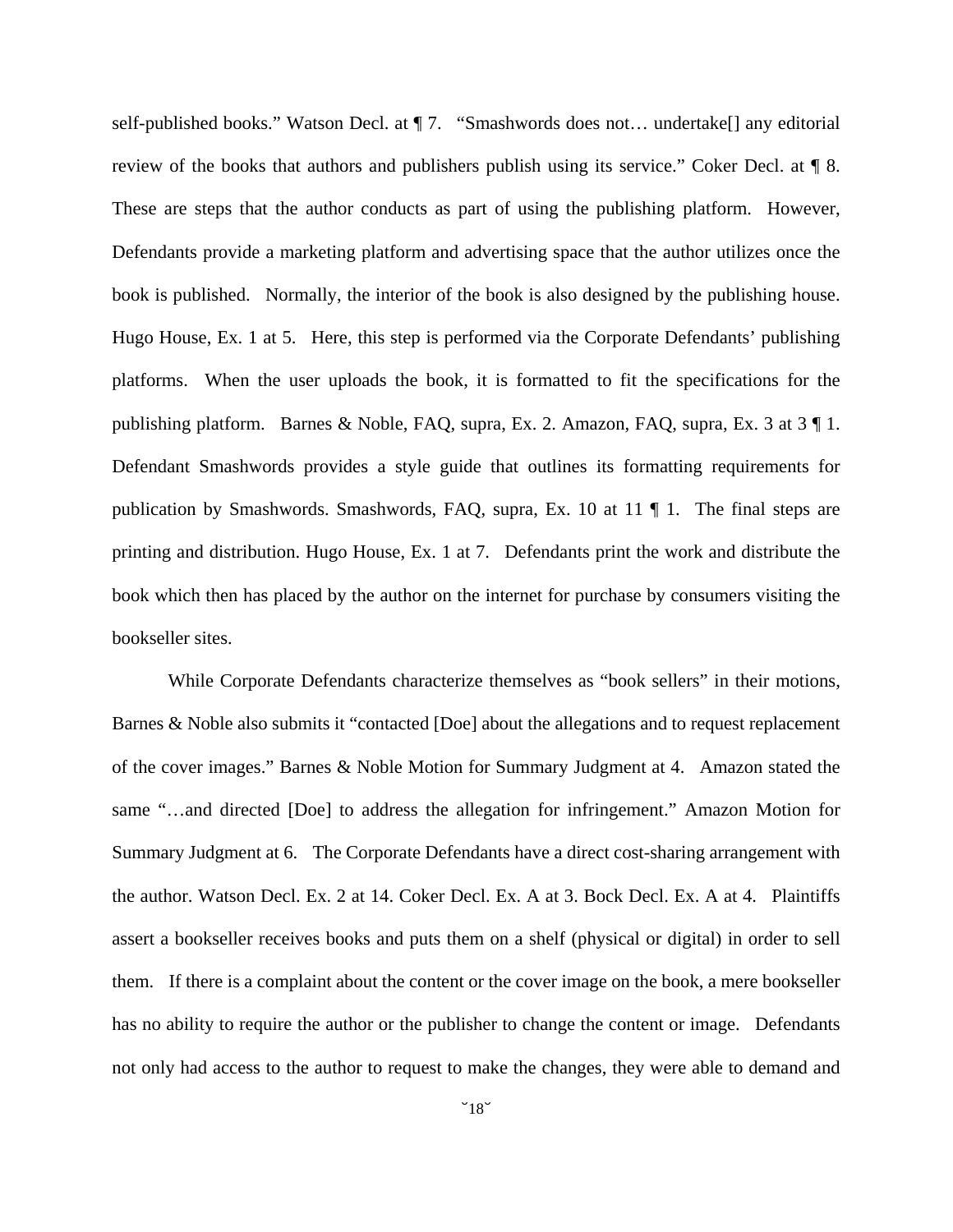require Doe to change the cover image. Barnes & Noble Motion for Summary Judgment at 4 - 5. Amazon also "direct[ed] [Doe] to address the allegation of infringement." Amazon Motion for Summary Judgment at 6. Plaintiffs contend only a publisher of a book has access to the author and the authority to change a cover image in this manner. A book publisher has cost-sharing arrangements with the author - a mere bookseller does not. The only things a bookseller can do: sell or not sell the book.

Corporate Defendants claim it would be impractical and prohibitively expensive for them to endeavor to review each and every piece of content that third parties publish using their presses. Plaintiffs allege that the Corporate Defendants published their image knowingly or recklessly without their consent. See McKenna Decl. at ¶18; see also Bock Decl. at ¶5. Corporate Defendants contend their use of Plaintiffs' image was merely incidental, not a commercial use or an actionable appropriation as Plaintiffs allege, as they assert Ohio law does not extend liability to them; however, they claim even if Ohio law could otherwise be construed so broadly, the First Amendment does not permit booksellers to be held strictly liable for an author's torts.

The First Amendment protects the right to distribute books. To prevent chilling and self-censorship, bookstores and other distributors generally have no duty to monitor the content of the material they distribute. See, e.g., *Lerman v. Flynt Distributing Co.*, 745 F.2d. 123, 139 (2d Cir. 1984) (stating that "national distributor of hundreds of periodicals has no duty to monitor each issue" and that "[s]uch a rule would be an impermissible burden on the First Amendment"). If it were otherwise, "the bookseller's burden would become the public's burden . . . ," and "[i]f the contents of bookshops and periodical stands were restricted to material of which their proprietors had made an inspection, they might be depleted indeed." *Smith v. California*, 361 U.S. 147, 153 (1959).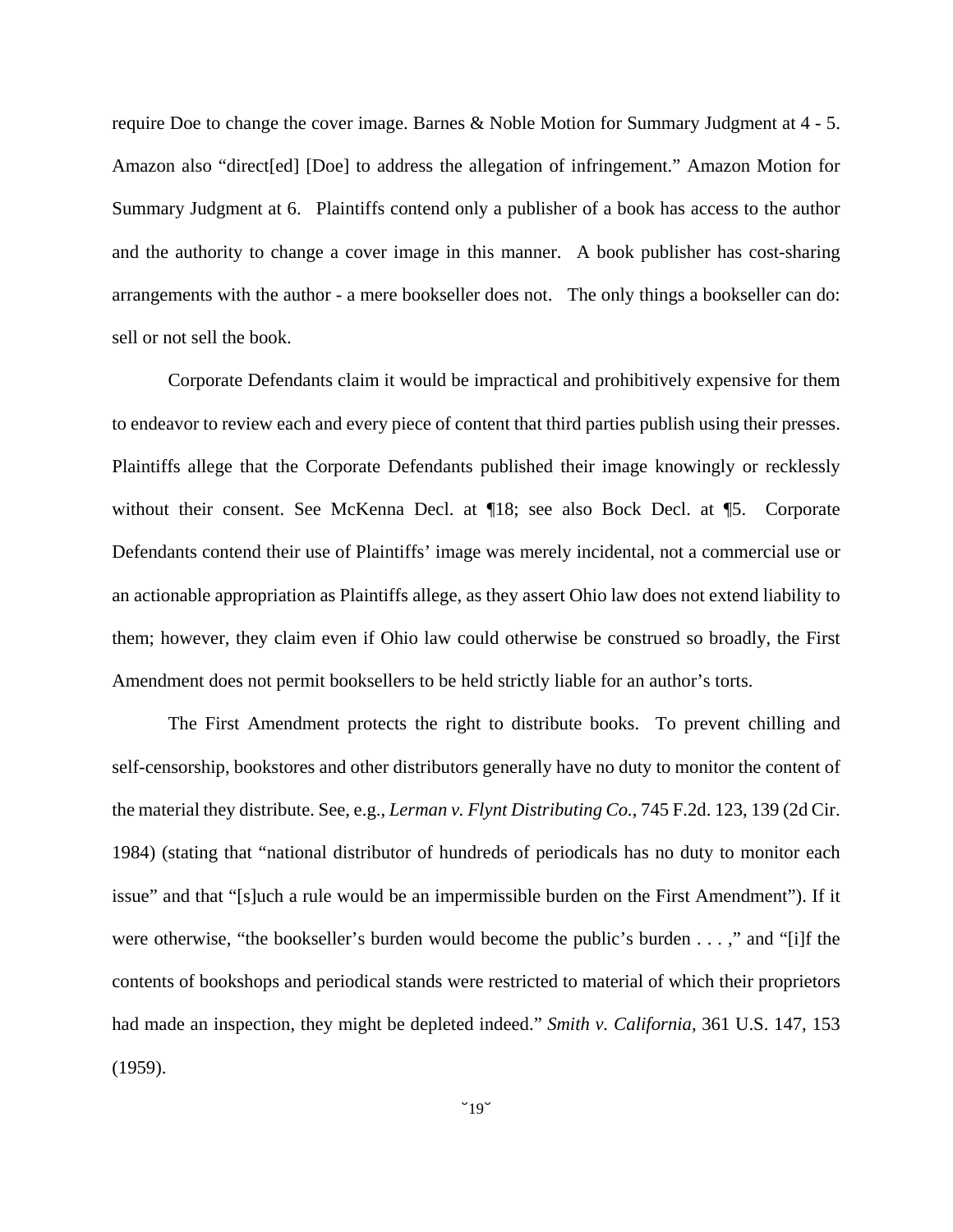Of course, as Corporate Defendants also make clear, this publication was not on the shelve of any bookshop, or on any periodical stand. Thus, we are not confronted with the public burden *Smith* envisioned, one of a limited supply of ideas, but one caused by the ever-lowering barriers to publication. Because it costs nothing to publish, books that previously were considered not worth publishing are now published. It bears note, however, that disseminating speech was not historically free. As the cost diminished from transcription, to printing presses, to photocopiers to the internet, however, the public is deluged, creating a cost on their end. One can imagine a social benefit in requiring the modicum of review required to assure that no rights are violated in production. See *Chaplinsky v. New Hampshire*, 315 U.S. 568, 571-72 (1942) (concluding that the First Amendment does not protect some types of speech because they serve "no essential part of any exposition of ideas, and are of such slight social value as a step to truth that any benefit that may be derived from them is clearly outweighed by the social interest in order and morality."). For now, this Court will apply the old standards to the new technology, treating the Corporate Defendants' process as if it were next logical step after the photocopier. Just as Xerox would not be considered a publisher and held responsible for an invasion of privacy tort carried out with a photocopier, Corporate Defendants will not be liable as publishers for the tort allegedly committed using their technology.

As Plaintiffs have not alleged facts that would allow the conclusion that the Corporate Defendants are publishers, the Court need not consider whether the Corporate Defendants knew or recklessly knew or had reason to know the Roes' rights were potentially being violated. States may not impose criminal or civil liability against booksellers or other distributors for distribution where the distributor neither knew nor had any reason to know of alleged wrongdoing pertaining to specific content. *Smith v. California*, 361 U.S. 147, 153 (1959).